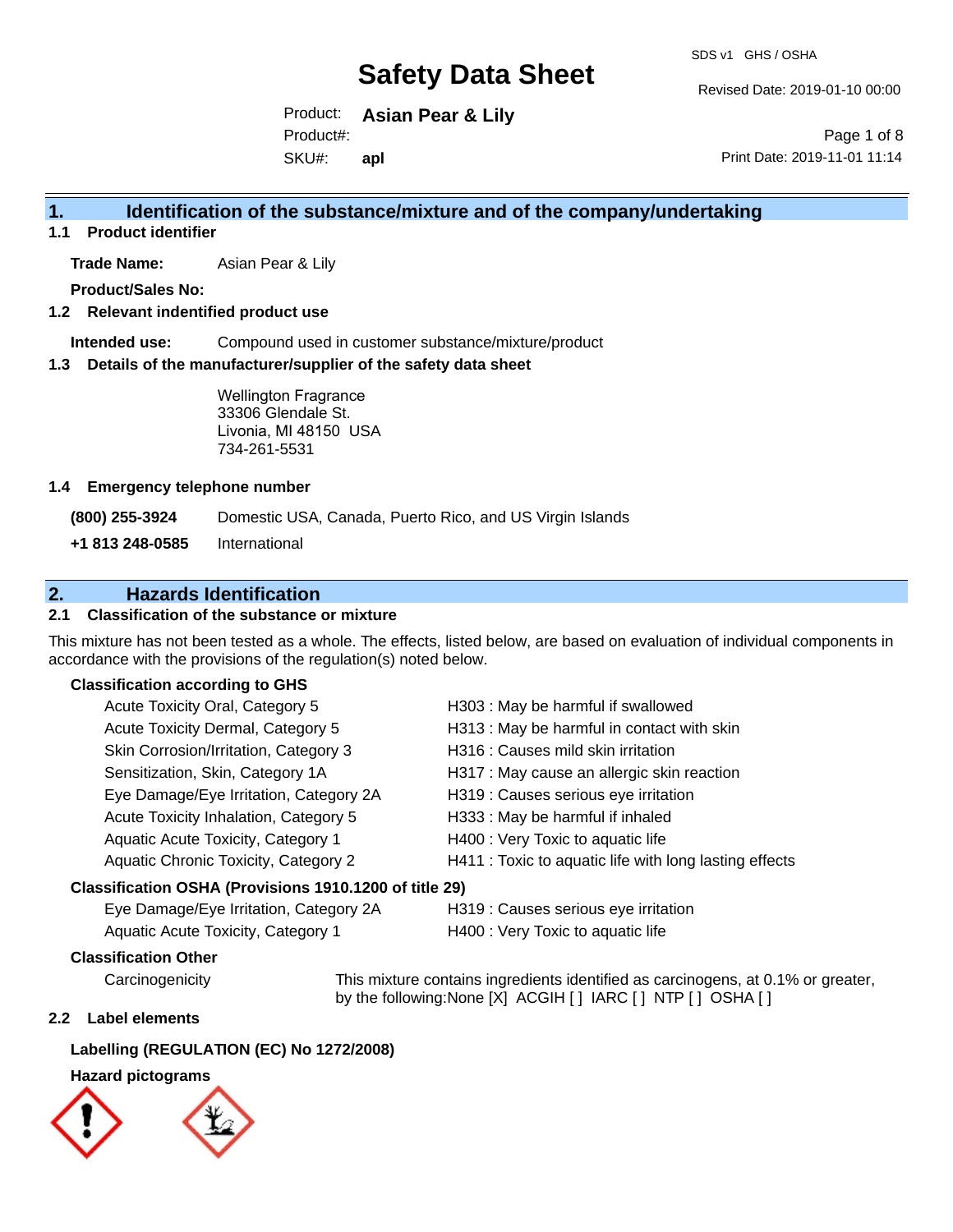SDS v1 GHS / OSHA

Revised Date: 2019-01-10 00:00

#### Product: **Asian Pear & Lily** SKU#: Product#: **apl**

Page 2 of 8 Print Date: 2019-11-01 11:14

| <b>Signal Word: Warning</b>     |                                                                                                                                  |
|---------------------------------|----------------------------------------------------------------------------------------------------------------------------------|
| <b>Hazard statments</b>         |                                                                                                                                  |
| H303                            | May be harmful if swallowed                                                                                                      |
| H313                            | May be harmful in contact with skin                                                                                              |
| H316                            | Causes mild skin irritation                                                                                                      |
| H317                            | May cause an allergic skin reaction                                                                                              |
| H319                            | Causes serious eye irritation                                                                                                    |
| H333                            | May be harmful if inhaled                                                                                                        |
| H400                            | Very Toxic to aquatic life                                                                                                       |
| H411                            | Toxic to aquatic life with long lasting effects                                                                                  |
| <b>Precautionary Statements</b> |                                                                                                                                  |
| <b>Prevention:</b>              |                                                                                                                                  |
| P <sub>264</sub>                | Wash hands thoroughly after handling                                                                                             |
| P <sub>272</sub>                | Contaminated work clothing should not be allowed out of the workplace                                                            |
| P <sub>273</sub>                | Avoid release to the environment                                                                                                 |
| <b>Response:</b>                |                                                                                                                                  |
| $P302 + P352$                   | IF ON SKIN: Wash with soap and water                                                                                             |
| $P304 + P312$                   | IF INHALED: Call a POISON CENTER or doctor/physician if you feel unwell                                                          |
| P305 + P351 + P338              | IF IN EYES: Rinse cautiously with water for several minutes Remove contact lenses if<br>present and easy to do. continue rinsing |
| P312                            | Call a POISON CENTER or doctor/physician if you feel unwell                                                                      |
| $P333 + P313$                   | If skin irritation or a rash occurs: Get medical advice/attention                                                                |
| $P337 + P313$                   | If eye irritation persists: Get medical advice/attention                                                                         |
| P363                            | Wash contaminated clothing before reuse                                                                                          |
| P391                            | <b>Collect Spillage</b>                                                                                                          |

## **2.3 Other Hazards**

## **no data available**

## **3. Composition/Information on Ingredients**

## **3.1 Mixtures**

This product is a complex mixture of ingredients, which contains among others the following substance(s), presenting a health or environmental hazard within the meaning of the UN Globally Harmonized System of Classification and Labeling of Chemicals (GHS):

| CAS#<br>Ingredient     | EC#                   | Conc.<br>Range | <b>GHS Classification</b>    |
|------------------------|-----------------------|----------------|------------------------------|
| 120-51-4               | 204-402-9             | $5 - 10%$      | H302; H313; H400; H411       |
| <b>Benzyl Benzoate</b> |                       |                |                              |
| $101 - 86 - 0$         | 202-983-3             | $5 - 10%$      | H303; H316; H317; H400; H411 |
|                        | Hexyl cinnamaldehyde  |                |                              |
| 1222-05-5              | 214-946-9             | $5 - 10%$      | H316; H400; H410             |
|                        | Hexamethylindanopyran |                |                              |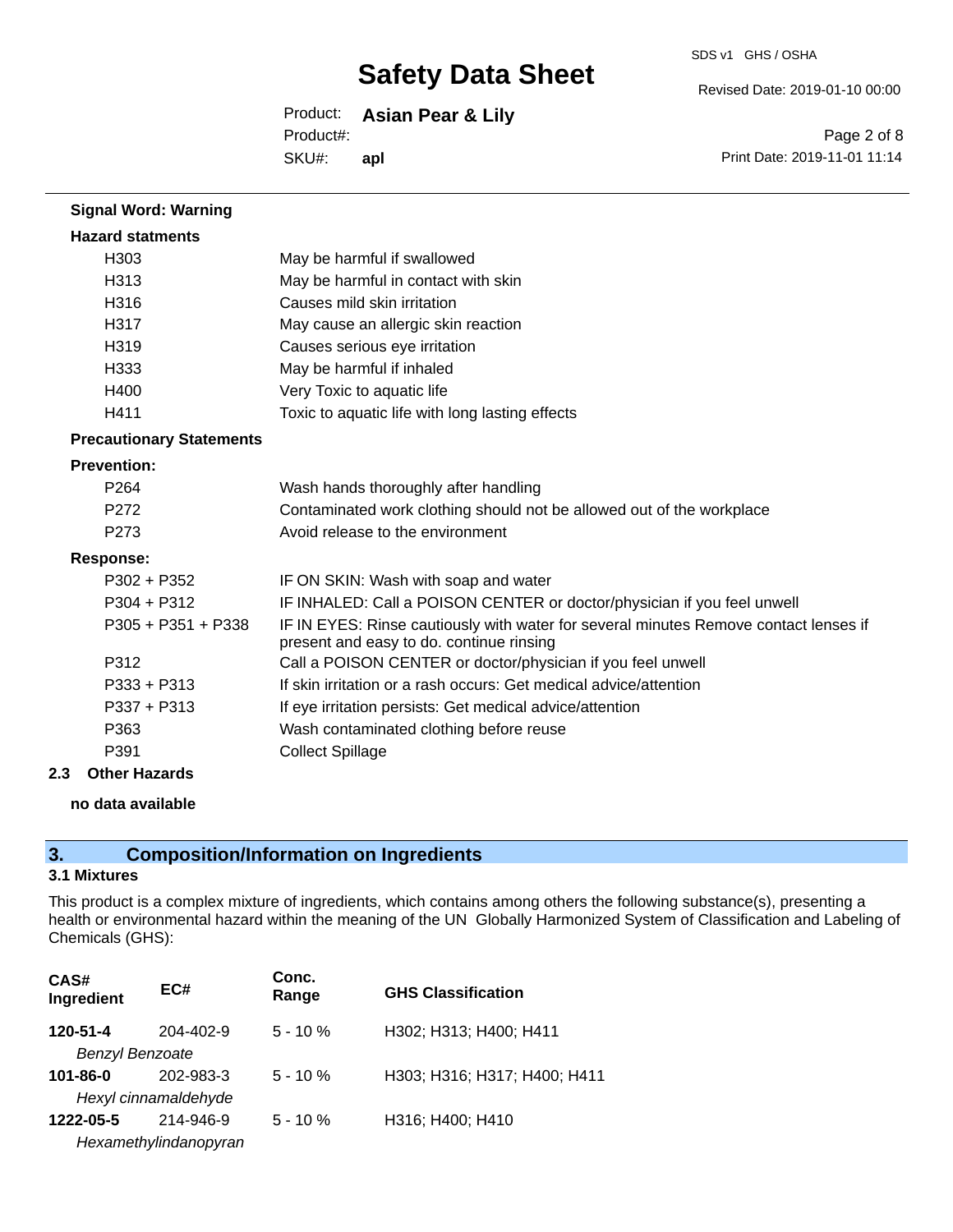SDS v1 GHS / OSHA

Revised Date: 2019-01-10 00:00

## Product: **Asian Pear & Lily**

Product#:

SKU#: **apl**

Page 3 of 8 Print Date: 2019-11-01 11:14

| CAS#<br>Ingredient                                       | EC#                        | Conc.<br>Range | <b>GHS Classification</b>                                                   |  |
|----------------------------------------------------------|----------------------------|----------------|-----------------------------------------------------------------------------|--|
| 6259-76-3                                                | 228-408-6                  | $2 - 5%$       | H315; H317; H319; H400; H410                                                |  |
| Hexyl salicylate                                         |                            |                |                                                                             |  |
| 142-92-7                                                 | 205-572-7                  | $2 - 5%$       | H226; H316; H401; H411                                                      |  |
| Hexyl acetate                                            |                            |                |                                                                             |  |
| 21145-77-7                                               | 244-240-6                  | $2 - 5%$       | H302; H400; H410                                                            |  |
|                                                          | Acetyl hexamethyl tetralin |                |                                                                             |  |
| 24851-98-7                                               | 246-495-9                  | $1 - 2%$       | H402                                                                        |  |
|                                                          | Methyldihydrojasmonate     |                |                                                                             |  |
| 65405-77-8                                               | 265-745-8                  | $1 - 2%$       | H400                                                                        |  |
|                                                          | cis-3-Hexenyl salicylate   |                |                                                                             |  |
| 79-78-7                                                  | 201-225-9                  | $1 - 2%$       | H317; H401; H411                                                            |  |
| Allyl a-ionone                                           |                            |                |                                                                             |  |
| $80 - 54 - 6$                                            | 201-289-8                  | $0.1 - 1.0 \%$ | H227; H302; H315; H317; H361; H401;                                         |  |
| <b>Butylphenyl Methylpropional</b>                       |                            |                | H412                                                                        |  |
| $105 - 87 - 3$                                           | 203-341-5                  | $0.1 - 1.0 %$  | H315; H317; H401; H412                                                      |  |
| Geranyl Acetate                                          |                            |                |                                                                             |  |
| 57378-68-4                                               | 260-709-8                  | $0.1 - 1.0 \%$ | H302; H315; H317; H318; H400; H410                                          |  |
|                                                          |                            |                | delta-1-(2,6,6-Trimethyl-3-cyclohexen-1-yl)-2-buten-1-one (delta-Damascone) |  |
| See Section 16 for full text of GHS classification codes |                            |                |                                                                             |  |
|                                                          |                            |                |                                                                             |  |

See Section 16 for full text of GHS classification codes which where not shown in section 2

Total Hydrocarbon Content (%  $w/w$ ) = 0.00

## **4. First Aid Measures**

## **4.1 Description of first aid measures**

| Inhalation:                                                                       | Remove from exposure site to fresh air and keep at rest.<br>Obtain medical advice.                            |
|-----------------------------------------------------------------------------------|---------------------------------------------------------------------------------------------------------------|
| Eye Exposure:                                                                     | Flush immediately with water for at least 15 minutes.<br>Contact physician if symptoms persist.               |
| <b>Skin Exposure:</b>                                                             | Remove contaminated clothes. Wash thoroughly with water (and soap).<br>Contact physician if symptoms persist. |
| Ingestion:                                                                        | Rinse mouth with water and obtain medical advice.                                                             |
| 4.2 Most important symptoms and effects, both acute and delayed                   |                                                                                                               |
| Symptoms:                                                                         | no data available                                                                                             |
| <b>Risks:</b>                                                                     | Refer to Section 2.2 "Hazard Statements"                                                                      |
| Indication of any immediate medical attention and special treatment needed<br>4.3 |                                                                                                               |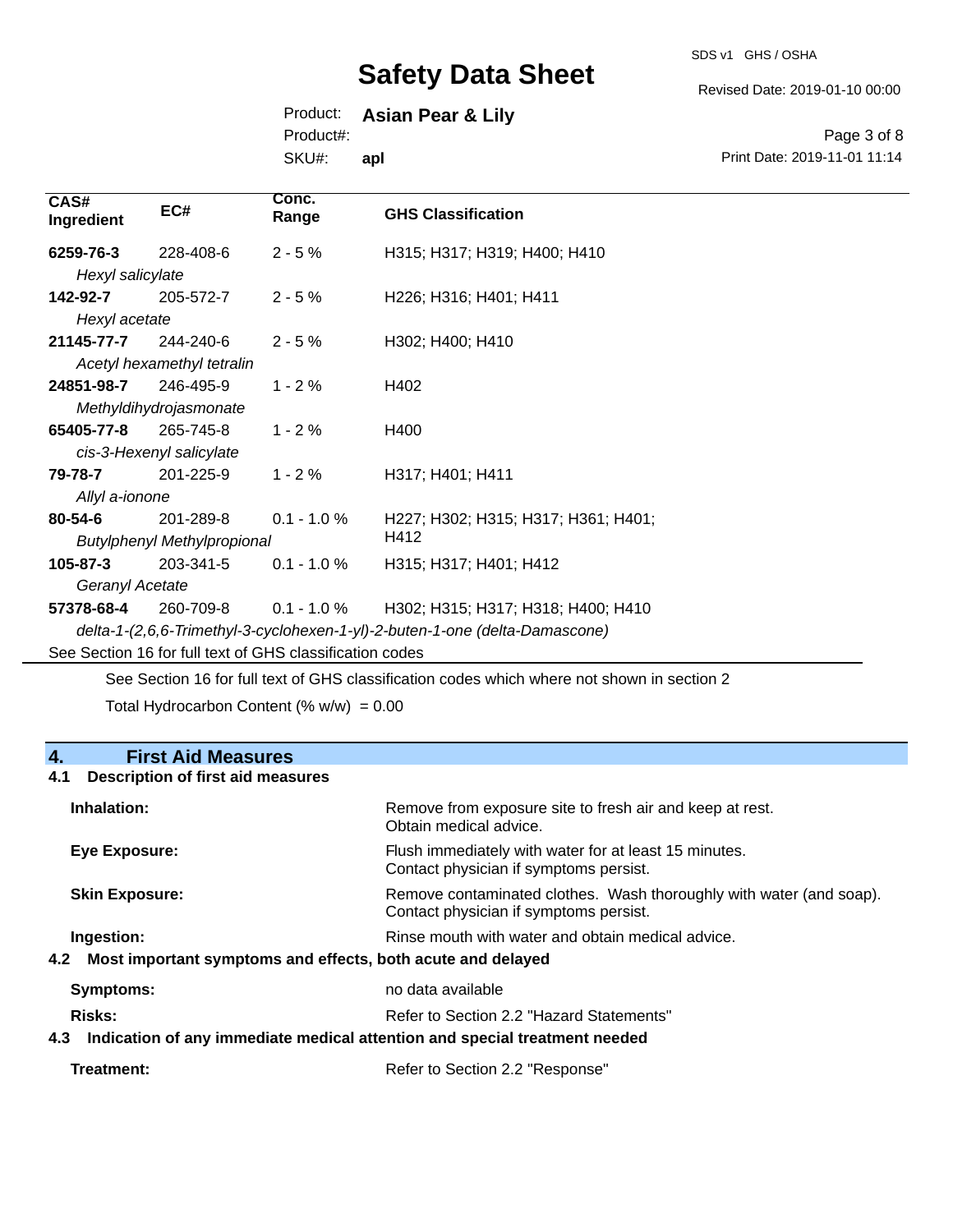SDS v1 GHS / OSHA

Revised Date: 2019-01-10 00:00

Product: **Asian Pear & Lily** SKU#: Product#: **apl**

Page 4 of 8 Print Date: 2019-11-01 11:14

| 5 <sub>1</sub><br><b>Fire-Fighting measures</b>                |                                                   |
|----------------------------------------------------------------|---------------------------------------------------|
| <b>Extinguishing media</b><br>5.1                              |                                                   |
| Suitable:                                                      | Carbon dioxide (CO2), Dry chemical, Foam          |
| Unsuitable                                                     | Do not use a direct water jet on burning material |
| 5.2 Special hazards arising from the substance or mixture      |                                                   |
| During fire fighting:<br><b>Advice for firefighters</b><br>5.3 | Water may be ineffective                          |
| <b>Further information:</b>                                    | Standard procedure for chemical fires             |

## **6. Accidental Release Measures**

#### **6.1 Personal precautions, protective equipment and emergency procedures**

Avoid inhalation and contact with skin and eyes. A self-contained breathing apparatus is recommended in case of a major spill.

#### **6.2 Environmental precautions**

Keep away from drains, soil, and surface and groundwater.

#### **6.3 Methods and materials for containment and cleaning up**

Clean up spillage promptly. Remove ignition sources. Provide adequate ventilation. Avoid excessive inhalation of vapors. Gross spillages should be contained by use of sand or inert powder and disposed of according to the local regulations.

#### **6.4 Reference to other sections**

Not Applicable

## **7. Handling and Storage**

### **7.1 Precautions for safe handling**

Apply according to good manufacturing and industrial hygiene practices with proper ventilation. Do not drink, eat or smoke while handling. Respect good personal hygiene.

#### **7.2 Conditions for safe storage, including any incompatibilities**

Store in a cool, dry and ventilated area away from heat sources and protected from light in tightly closed original container. Avoid uncoated metal container. Keep air contact to a minimum.

## **7.3 Specific end uses**

No information available

## **8. Exposure Controls/Personal Protection**

#### **8.1 Control parameters**

**Exposure Limits:** Contains no substances with occupational exposure limit values.

**Engineering Controls:** Use local exhaust as needed.

#### **8.2 Exposure controls - Personal protective equipment**

**Eye protection:** Tightly sealed goggles, face shield, or safety glasses with brow guards and side shields, etc. as may be appropriate for the exposure

**Respiratory protection:** Avoid excessive inhalation of concentrated vapors. Apply local ventilation where appropriate.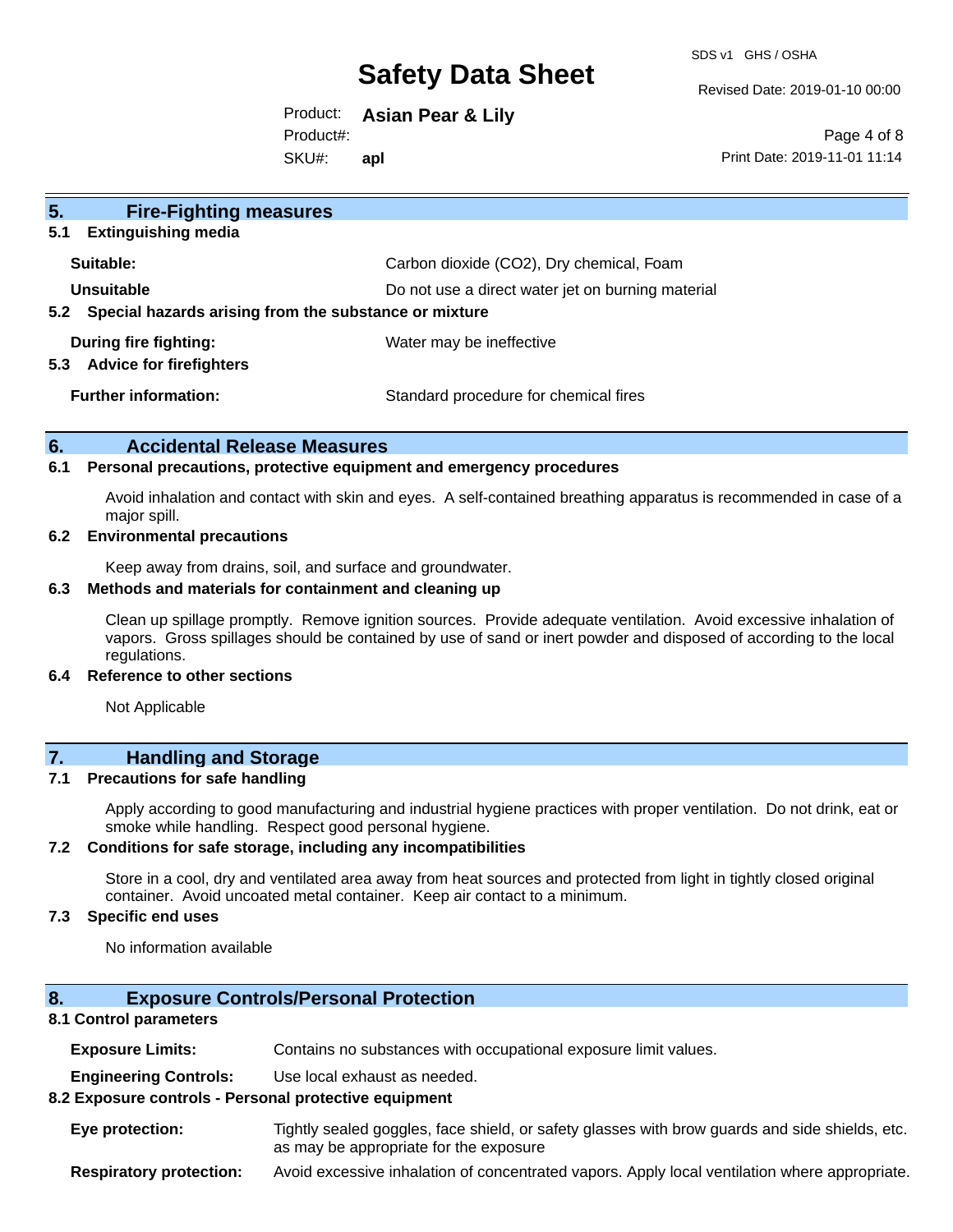SDS v1 GHS / OSHA

Revised Date: 2019-01-10 00:00

Product: **Asian Pear & Lily** SKU#: Product#: **apl**

Page 5 of 8 Print Date: 2019-11-01 11:14

**Skin protection:** Avoid Skin contact. Use chemically resistant gloves as needed.

## **9. Physical and Chemical Properties**

## **9.1 Information on basic physical and chemical properties**

| Appearance:                  | Liquid                            |
|------------------------------|-----------------------------------|
| Odor:                        | <b>Conforms to Standard</b>       |
| Color:                       | Yellow Tint to Pale Yellow (G1-3) |
| <b>Viscosity:</b>            | Liquid                            |
| <b>Freezing Point:</b>       | Not determined                    |
| <b>Boiling Point:</b>        | Not determined                    |
| <b>Melting Point:</b>        | Not determined                    |
| <b>Flashpoint (CCCFP):</b>   | >200 F (93.33 C)                  |
| <b>Auto flammability:</b>    | Not determined                    |
| <b>Explosive Properties:</b> | None Expected                     |
| <b>Oxidizing properties:</b> | None Expected                     |
| Vapor Pressure (mmHg@20 C):  | 0.0373                            |
| %VOC:                        | 0.04                              |
| Specific Gravity @ 25 C:     | 0.9420                            |
| Density @ 25 C:              | 0.9390                            |
| Refractive Index @ 20 C:     | 1.4870                            |
| Soluble in:                  | Oil                               |

## **10. Stability and Reactivity**

| 10.1 Reactivity                         | None                                               |
|-----------------------------------------|----------------------------------------------------|
| <b>10.2 Chemical stability</b>          | Stable                                             |
| 10.3 Possibility of hazardous reactions | None known                                         |
| 10.4 Conditions to avoid                | None known                                         |
| 10.5 Incompatible materials             | Strong oxidizing agents, strong acids, and alkalis |
| 10.6 Hazardous decomposition products   | None known                                         |

## **11. Toxicological Information**

### **11.1 Toxicological Effects**

Acute Toxicity Estimates (ATEs) based on the individual Ingredient Toxicity Data utilizing the "Additivity Formula"

**Acute toxicity - Inhalation - (Rat) mg/L/4hr** (LD50: 22.4532) May be harmful if inhaled **Skin corrosion / irritation** May be harmful if inhaled

**Acute toxicity - Oral - (Rat) mg/kg** (LD50: 3913.0434) May be harmful if swallowed Acute toxicity - Dermal - (Rabbit) mg/kg <br>
(LD50: 4667.2897) May be harmful in contact with skin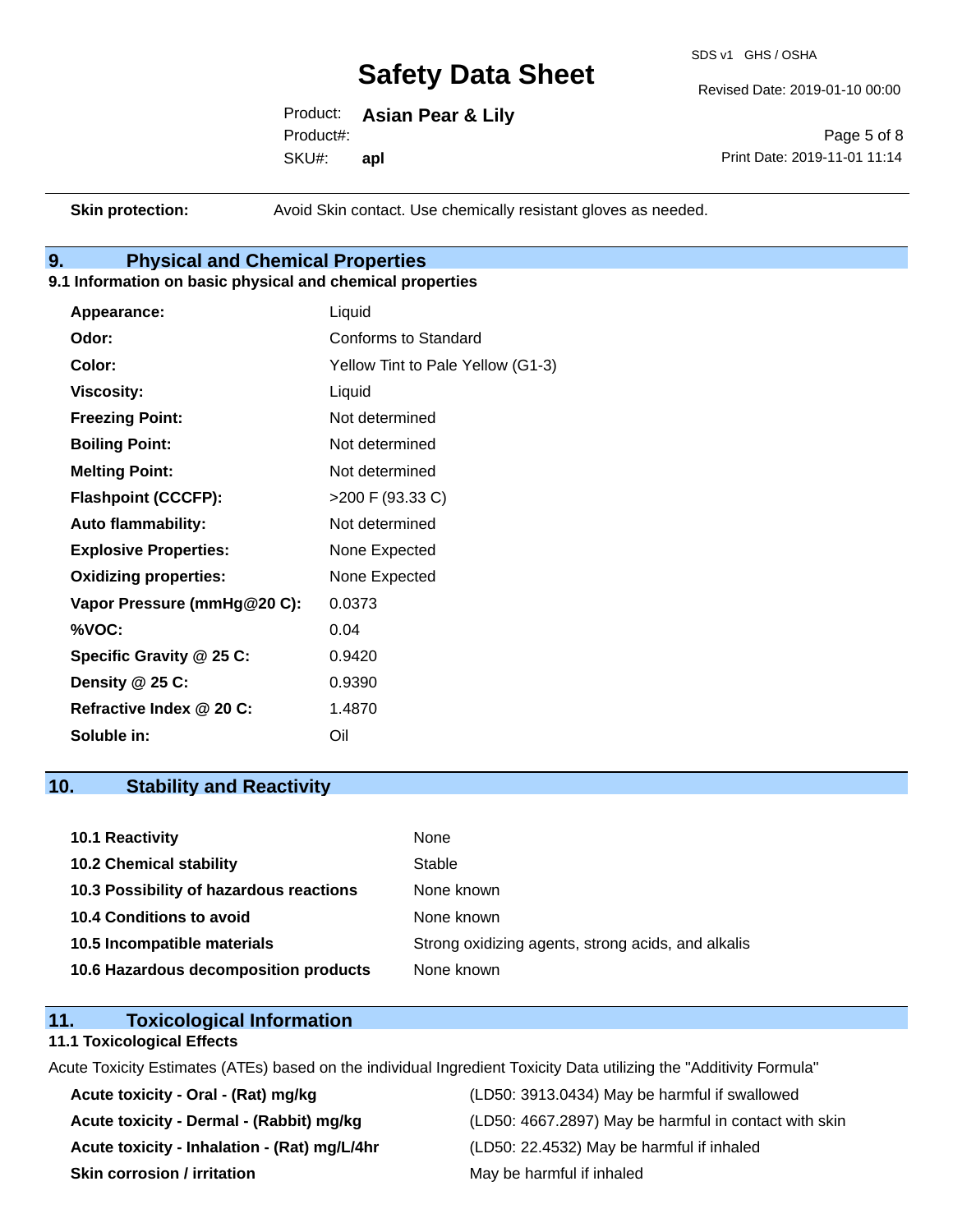SDS v1 GHS / OSHA

Revised Date: 2019-01-10 00:00

Product: **Asian Pear & Lily** SKU#: Product#: **apl**

Page 6 of 8 Print Date: 2019-11-01 11:14

| Serious eye damage / irritation                    | Causes serious eye irritation                            |
|----------------------------------------------------|----------------------------------------------------------|
| <b>Respiratory sensitization</b>                   | Not classified - the classification criteria are not met |
| <b>Skin sensitization</b>                          | May cause an allergic skin reaction                      |
| <b>Germ cell mutagenicity</b>                      | Not classified - the classification criteria are not met |
| Carcinogenicity                                    | Not classified - the classification criteria are not met |
| <b>Reproductive toxicity</b>                       | Not classified - the classification criteria are not met |
| Specific target organ toxicity - single exposure   | Not classified - the classification criteria are not met |
| Specific target organ toxicity - repeated exposure | Not classified - the classification criteria are not met |
| <b>Aspiration hazard</b>                           | Not classified - the classification criteria are not met |

### **12. Ecological Information 12.1 Toxicity**

| <b>Acute acquatic toxicity</b>     | Very Toxic to aquatic life                      |
|------------------------------------|-------------------------------------------------|
| <b>Chronic acquatic toxicity</b>   | Toxic to aquatic life with long lasting effects |
| <b>Toxicity Data on soil</b>       | no data available                               |
| <b>Toxicity on other organisms</b> | no data available                               |
|                                    |                                                 |
| 12.2 Persistence and degradability | no data available                               |
| 12.3 Bioaccumulative potential     | no data available                               |
| 12.4 Mobility in soil              | no data available                               |
| 12.5 Other adverse effects         | no data available                               |

### **13. Disposal Conditions**

## **13.1 Waste treatment methods**

Do not allow product to reach sewage systems. Dispose of in accordance with all local and national regulations. Send to a licensed waste management company.The product should not be allowed to enter drains, water courses or the soil. Do not contaminate ponds, waterways or ditches with chemical or used container.

## **14. Transport Information**

| <b>Marine Pollutant</b>                                                                  | Yes. Ingredient of greatest environmental impact:<br>120-51-4 : (5 - 10 %) : Benzyl Benzoate |              |                                     |                 |        |
|------------------------------------------------------------------------------------------|----------------------------------------------------------------------------------------------|--------------|-------------------------------------|-----------------|--------|
| Regulator                                                                                |                                                                                              | <b>Class</b> | <b>Pack Group</b>                   | <b>Sub Risk</b> | UN-nr. |
| U.S. DOT (Non-Bulk)<br><b>Chemicals NOI</b><br><b>ADR/RID (International Road/Rail)</b>  |                                                                                              |              | Not Regulated - Not Dangerous Goods |                 |        |
| <b>Environmentally Hazardous</b><br>Substance, Liquid, n.o.s.<br><b>IATA (Air Cargo)</b> |                                                                                              | 9            | Ш                                   |                 | UN3082 |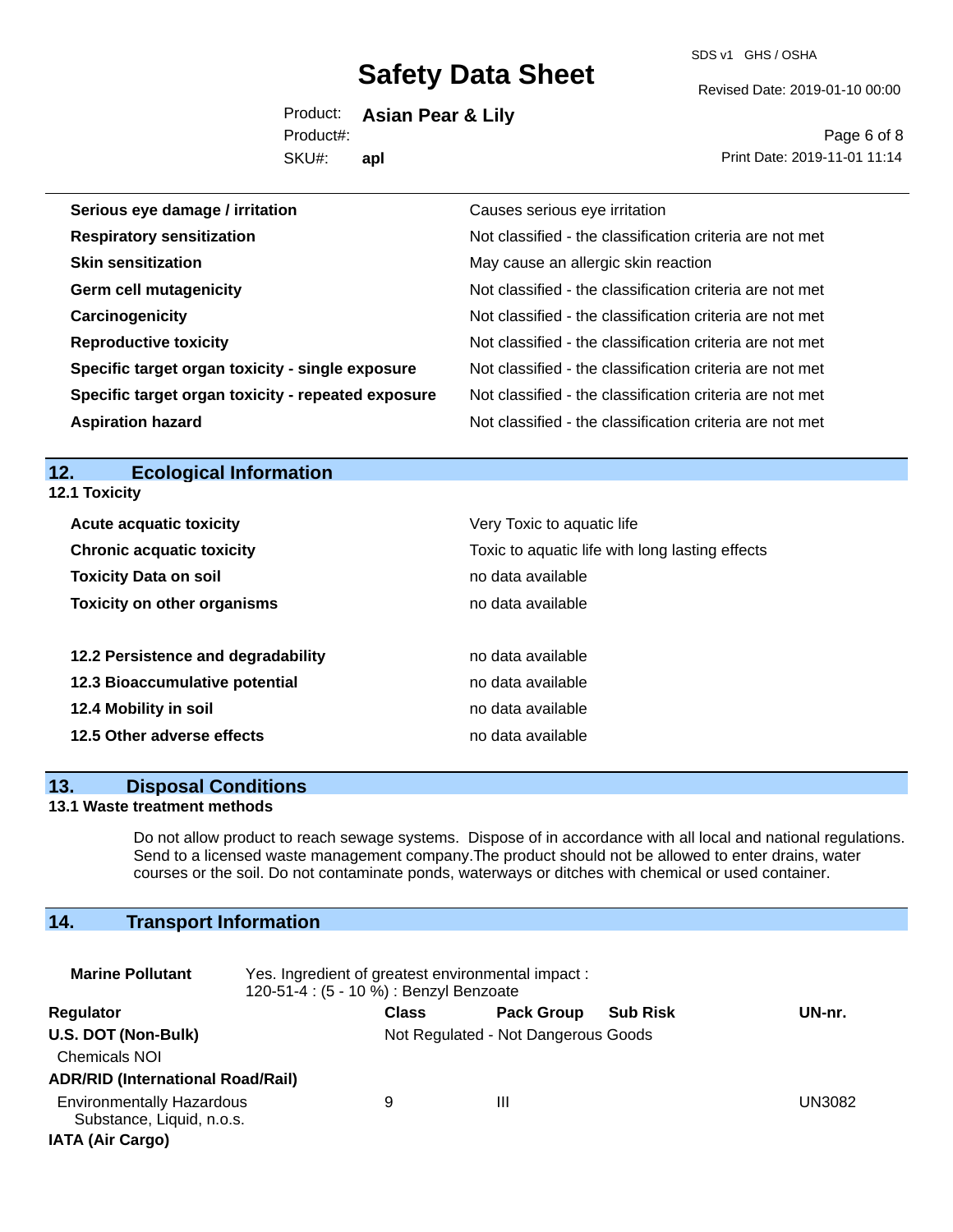SDS v1 GHS / OSHA

Revised Date: 2019-01-10 00:00

|                                                                             | Product:           | <b>Asian Pear &amp; Lily</b>                    |                                                              |                                             |
|-----------------------------------------------------------------------------|--------------------|-------------------------------------------------|--------------------------------------------------------------|---------------------------------------------|
|                                                                             | Product#:<br>SKU#: | apl                                             |                                                              | Page 7 of 8<br>Print Date: 2019-11-01 11:14 |
| <b>Environmentally Hazardous</b><br>Substance, Liquid, n.o.s.<br>IMDG (Sea) |                    | 9                                               | $\mathbf{III}$                                               | <b>UN3082</b>                               |
| <b>Environmentally Hazardous</b><br>Substance, Liquid, n.o.s.               |                    | 9                                               | $\mathbf{III}$                                               | <b>UN3082</b>                               |
| 15.<br><b>Regulatory Information</b>                                        |                    |                                                 |                                                              |                                             |
| <b>U.S. Federal Regulations</b>                                             |                    |                                                 |                                                              |                                             |
| <b>TSCA (Toxic Substance Control Act)</b>                                   |                    |                                                 | All components of the substance/mixture are listed or exempt |                                             |
| 40 CFR(EPCRA, SARA, CERCLA and CAA)<br><b>U.S. State Regulations</b>        |                    | This product contains NO components of concern. |                                                              |                                             |
| <b>California Proposition 65 Warning</b><br><b>Canadian Regulations</b>     |                    |                                                 | No Warning required                                          |                                             |
| <b>DSL</b>                                                                  |                    |                                                 | 100.00% of the components are listed or exempt.              |                                             |

## **16. Other Information**

#### **GHS H-Statements referred to under section 3 and not listed in section 2**

| H227 : Combustible liquid                                      |  |
|----------------------------------------------------------------|--|
| H315 : Causes skin irritation                                  |  |
| H318 : Causes serious eye damage                               |  |
| H401 : Toxic to aquatic life                                   |  |
| H410 : Very toxic to aquatic life with long lasting<br>effects |  |
|                                                                |  |
|                                                                |  |
| (TFV) Risk                                                     |  |
| (56.59) Aquatic Chronic Toxicity, Category 3                   |  |
| (6.30) Sensitization, Skin, Category 1B                        |  |
| (2.41) Skin Corrosion/Irritation, Category 3                   |  |
| (1.50) Sensitization, Skin, Category 1A                        |  |
| (1.21) Aquatic Chronic Toxicity, Category 4                    |  |
| (1.07) Acute Toxicity Dermal, Category 5                       |  |
|                                                                |  |

#### Remarks

This safety data sheet is based on the properties of the material known to Wellington Fragrance at the time the data sheet was issued. The safety data sheet is intended to provide information for a health and safety assessment of the material and the circumstances, under which it is packaged, stored or applied in the workplace. For such a safety assessment Wellington Fragrance holds no responsibility. This document is not intended for quality assurance purposes.